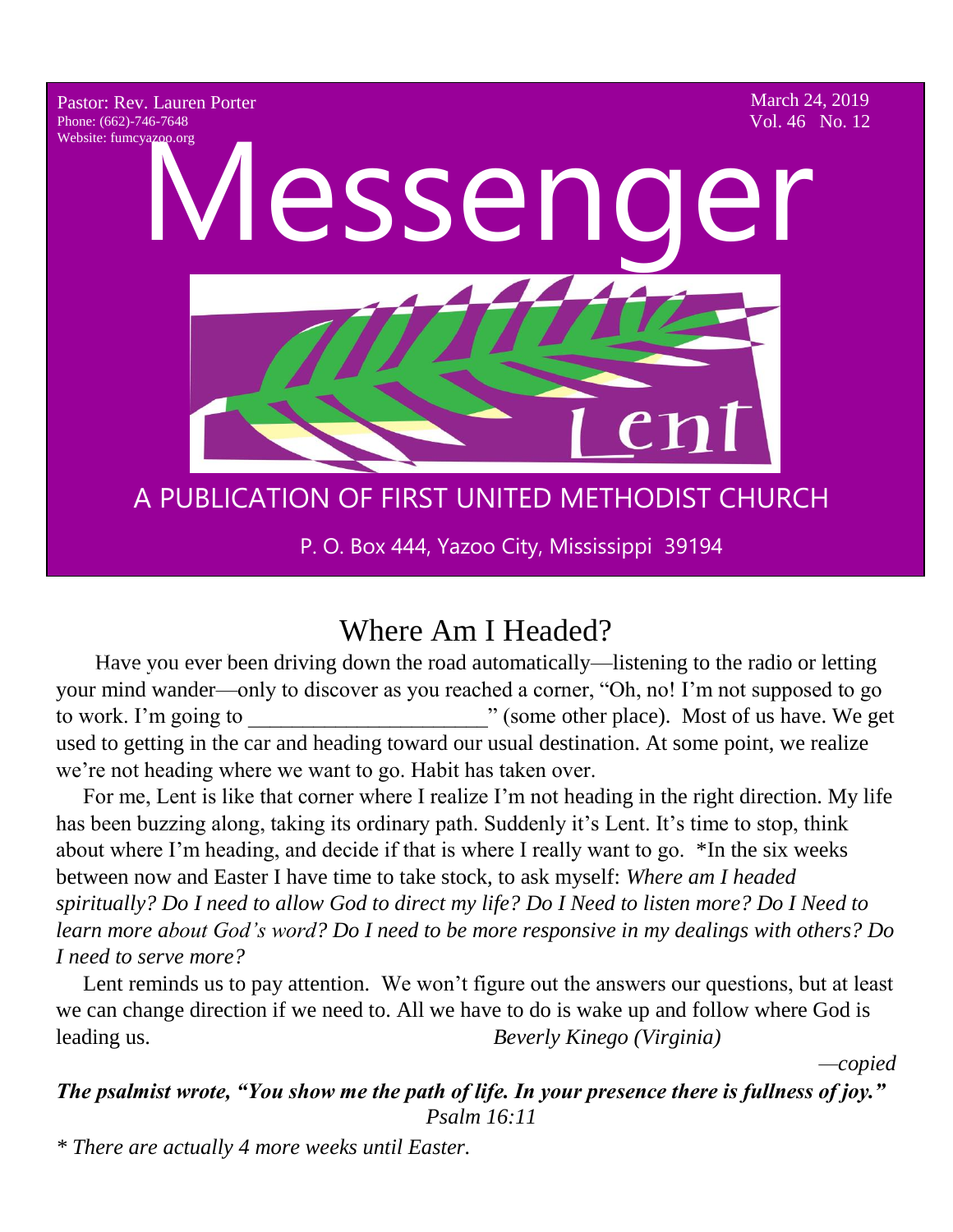#### **THIS WEEKS CALENDAR**

#### **SUNDAY, MARCH 24**

 9:00 a.m. Come AZ U R Service 9:50 a.m. Sunday School 11:00 a.m. Traditional Service 5:00 p.m. Planet 456 6:00 p.m. Snack Supper 6:00 p.m. Adult Bible Study 6:30 p.m. Youth **MONDAY, MARCH 25** 9-12 noon Methodist Market 6:00 p.m. Ladies Bible Study/Millie's **TUESDAY, MARCH 26** 6:00 p.m. Emmaus Meeting **WEDNESDAY, MARCH 27** 3:00-4:15 p.m. Hiskidz Choir Gr. 1-6 4:30 p.m. Ladies Handbell Choir 5:30 p.m. In the Hands of God/Prayer Meeting 6:00 p.m. Chancel Choir 6:15 p.m. Youth Small Group **SATURDAY, MARCH 30** 9-12 noon Methodist Market



26. Debbie Backstrom 37. Lauren Richards



# OPERATION CHRISTMAS CHILD FOLLOW-UP

 Calvary Baptist Church invites you to come to their new sanctuary, located at 1408 Jackson Avenue on Sunday, March 24, 2019 at 6 p.m. They will have a special guest who will share a personal experience about the impact of the Christmas

Shoebox ministry. Come and hear Lorena Surducan's story of how a Christmas Shoebox sent to Romania answered her prayers.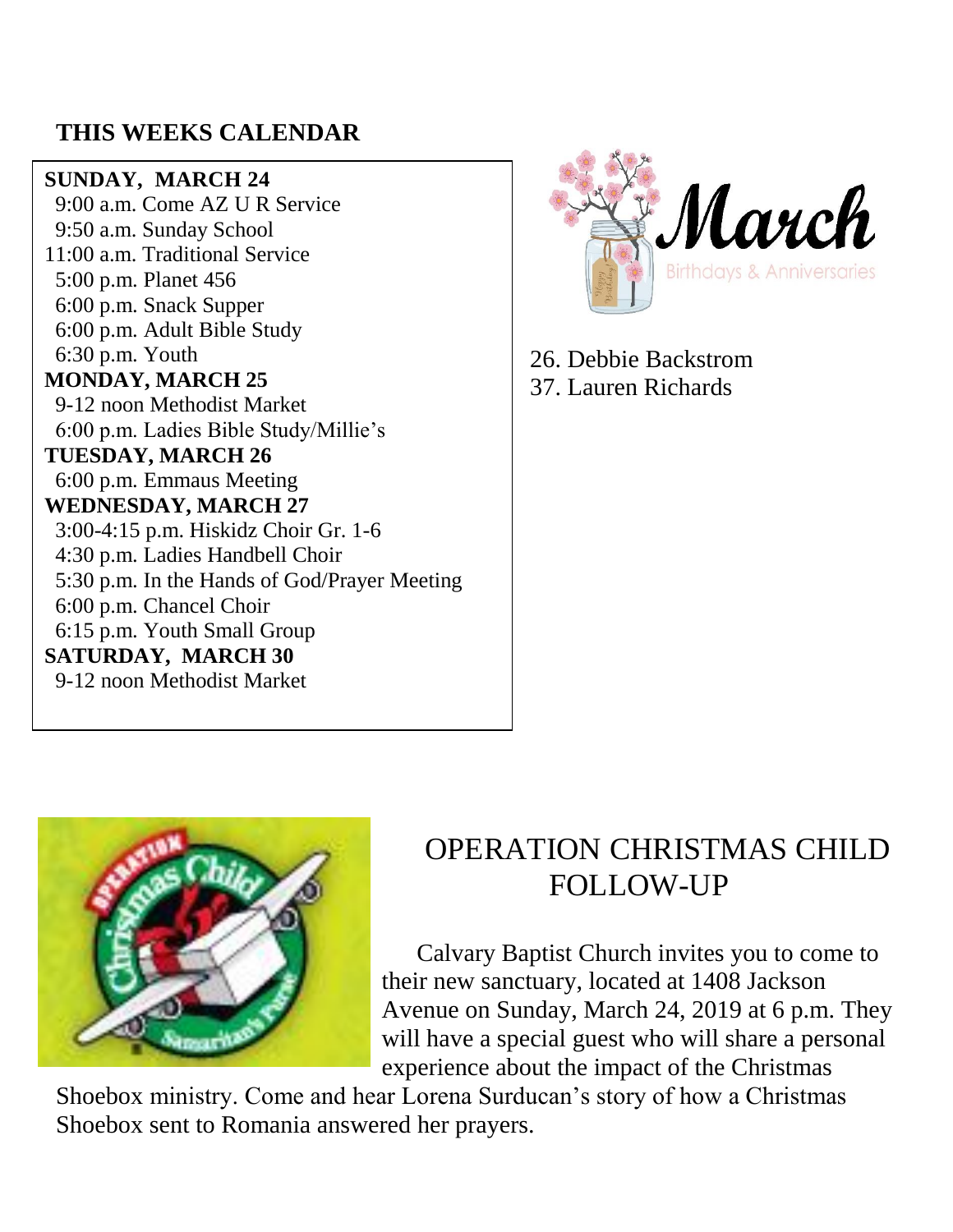

**Solid Ground Youth** 

 This Sunday we will continue our series on Old Testament Heroes – Women. This week we will talk about Esther-Woman of Courage. Esther's story is a very intriguing one. She is an orphaned Jewish girl, who finds herself in a very unlikely situation. She is a very courageous young woman and her story teaches us that we should not be afraid to stand up for others and for what is right.

# **Sunday Night Youth**

 This Sunday night our lesson is called *INSTAFAME*. Everyone likes to have their moment in the spotlight, their 15 minutes of fame. We can sometimes get caught up in our own "glory." In Matthew 5:14-16 we are reminded that our ultimate goal as Christians is to bring glory to God, and not ourselves. However, we live in a world that encourages the opposite. Our lesson will help guide us to work toward that goal.

# **Wednesday Night Small Group**

 Wednesday night small group will begin a new series called *Dwell*. Christs' word dwells in us… because Christ dwells in us. As Christians, Jesus is our landlord. However, there are some days, most days, that we try to fill that role. That is called being human. We quickly find out that we can make messes, and then we turn to God to fix them. We need to work on allowing God to have control and trust in Him.

# **M28 Camp at Lake J:**

 There has been a date change for our summer camp trip to Lake Junaluska. The dates have been changed to July 6-10. Please sign up **ASAP** as the spots are limited. These camps fill up quickly, and we cannot add people if the camp is full.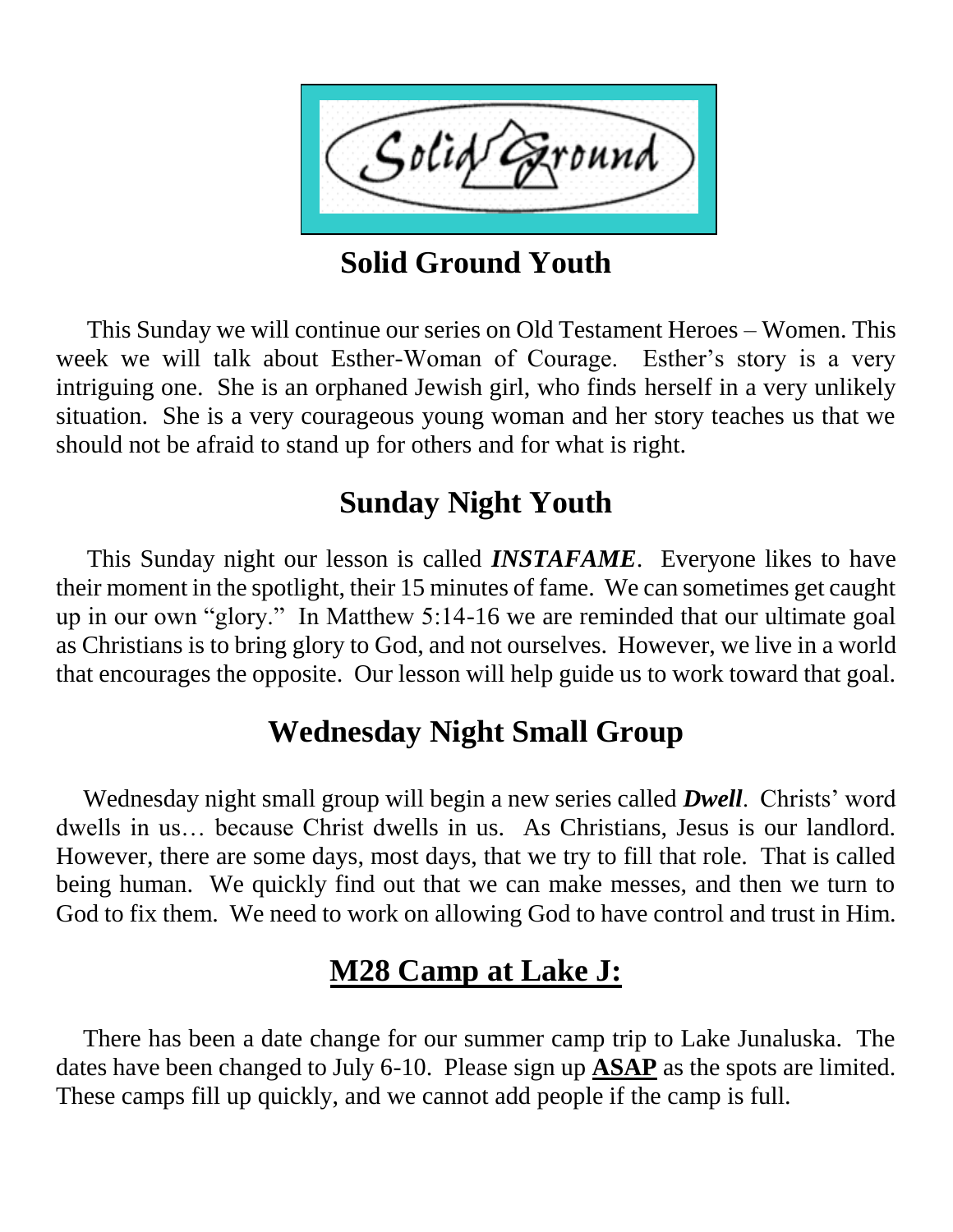# Children's Page



"Now is the time! Here comes God's kingdom! Change your hearts and lives and trust this good news!"

Mark 1:15



 Our lesson this week will begin to prepare us for the Easter season. This week we will talk about the Last Supper. Jesus was trying to prepare his disciples for his death, but they did not understand what he was talking about. This Sunday we will learn more about what took place at this meal.



 Bible study will meet this week at our regular time of 5:00 p.m. We will continue our study on Samson to learn more about his story before attending the Sight and Sound Production of Samson in April. Hope to see you this Sunday as we talk more about Samson.

#### **Planet 456 Branson Trip:**

 We will be leaving for the trip to Branson on Friday, April 5, and we will return on Sunday, April 7. This will be a fun trip of fellowshipping, and an awesome time as we see the story of Samson brought to life on stage. The final payment for the trip is due now. Please contact Mrs. Tera if you have any questions.